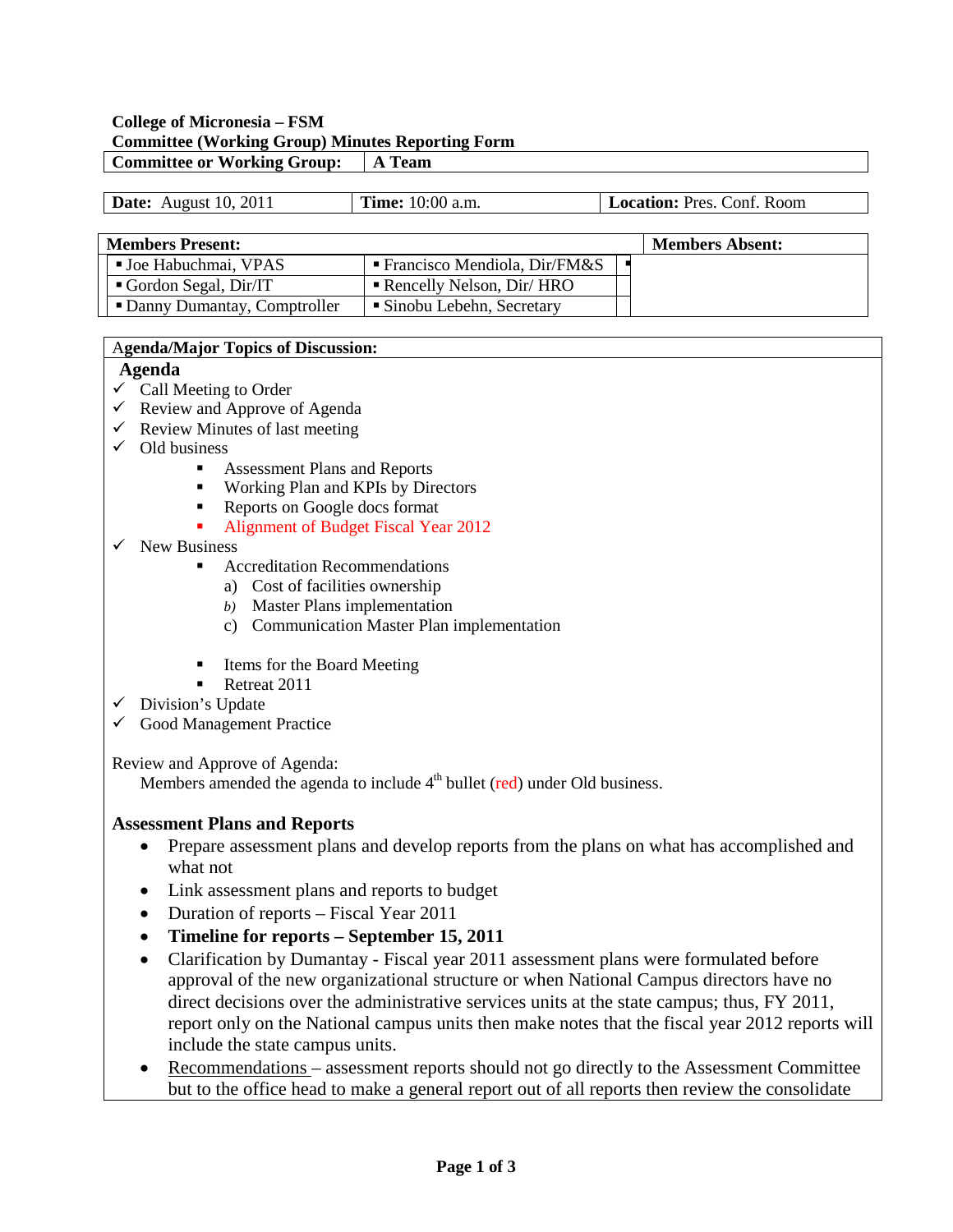report together as closing the loop

- Concerns raised previous assessment plans previously sent to assessment committee no feedbacks
- VPAS reminder this is the final year to address the accreditation commission recommendations

Working Plan and KPIs by Directors

- Vice President will provide copies of work planning to all directors
- Work planning will be prepared for the whole year and link to VPAS plan. Use work planning to report to Vice President/Admin Service on quarterly evaluation. Quarterly Evaluation will be implemented on First Quarter of Fiscal Year 2012 (October 1, 2011 to December 2011). Timeline: September 30, 2011
- Suggestion Comptroller and IT Director to be the leads in finding a software (tract doc) for the department to use in compiling data for reports

Reports on Google docs format

• Document sharing online: illustrated by Gordon Segal. Contact Gordon Segal for more assistance on Google docs.

Alignment of Budget Fiscal Year 2012

- Comptroller Dumantay volunteered to provide a template to use in the budget alignment of the administrative services units no later than the end of August. All administrative units will be using the same template. Summary of budget will be on a separate sheet. Refer to IRPO for the budget of the state campuses.
- $\checkmark$  New Business
	- Accreditation Recommendations
		- d) Cost of facilities ownership
		- e) Master Plans implementation
		- f) Communication Master Plan
	- VPAS informed that Interim President Ringlen has requested that Master Plan be implemented. Master Plan already been approved by the Board months ago and still not yet executed.
	- Concerns raised by members regarding the implementation of the Master Plans Accreditation Commission and JEMCO both read the Master Plans and cannot understand them. Plans need to be revised and presented in a format where people will read and understand.
	- Communication. Concerns raised:
		- the college should demonstrate a flow of communication from top management to bottom and then bottom up
		- Recommendations from ALO that there will be a change in standing committee wherein administrators will no longer members of standing committee.
			- Concerns were also raised on recommended restructuring of the standing committees without the administrators.